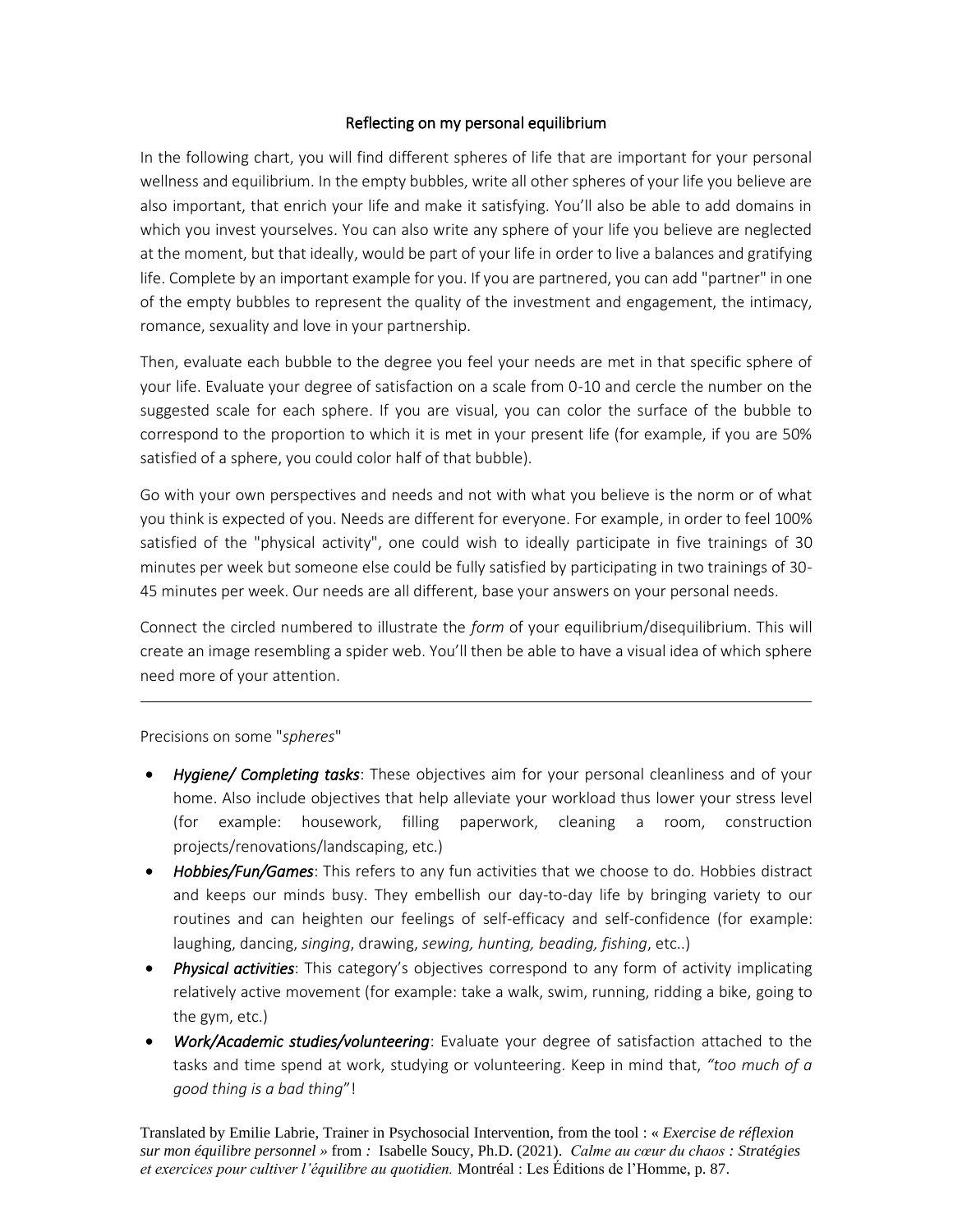- *Social activities*: This sphere of activities encourages the sense of belonging, of social validation and is source of positive reinforcement coming from the others (for example: sense of belonging, social support, compliments, motivations coming from others, etc.) It also helps reduce the feeling of solitude and the tendency to isolate oneself. These activities reinforce the feeling of connection to humanity (for example: to participate in groups of common interests or support groups, have a dynamic conversation, meet new people, etc.).
- *Passive Entertainment:* Non active sources of fun (for exemple : watching TV, going to the movies, seeing shows, reading, playing video games, etc.).
- *Learning activities or practice of an ability*: You can refer to any activity where you can develop your abilities and competencies. This type of activity hightens the feeling or fullfilment and pride. Often are activities favoring learning or refinement of abilities such as learning a new language, to play a music instrument, organise an activity or perfect an art form.
- *Personal gratifying projects*: Are gathered here all activities that proccur a sense of validation, progress and accomplishments (for example: renovations, writing, creating a workshop, cooking a new receipie, gardening, starting a small business, building something, etc.).
- *Partnership*: You can add in this sphere, if applicable, commitment, intimacy, romance, sexuality and love present in your partnership.
- *Other ideas of spheres to add*: Art, music, traveling, culture, spirituality, any passion that was not mentioned or that deserve its own bubble because of its importance in your life.